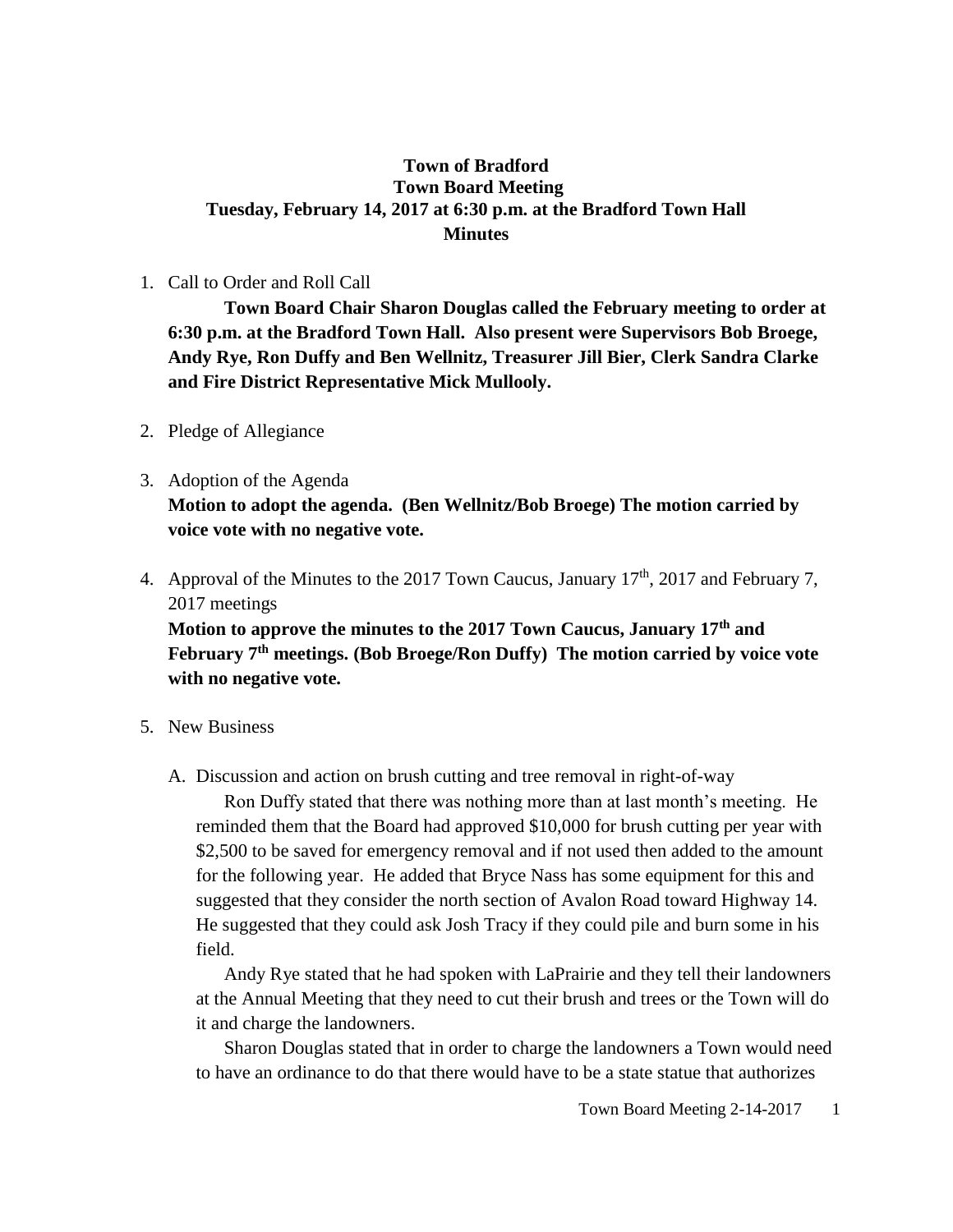that and at the WTA District meeting on Saturday the WTA attorney stated that the Towns cannot make the landowners pay for brush cutting or tree removal from the right-of-way.

Ron Duffy stated that at the last meeting the Board had approved a motion to allocate \$10,000 per year for this. Ron Duffy stated that there is an attachment for taking out the stumps so it can be mowed and they had talked about getting a chipper so it could be cleared for mowing.

Andy Rye and Loren Bobolz said that it works in the Town of LaPrairie to tell the landowners to do it or they will be charged. Andy Rye asked that a letter to that effect be sent to the landowners.

Sharon Douglas stated again that the WTA attorney said that the landowners could not be charged for this. No motion was made for this.

B. Discussion and action on extensions for Avalon Road culvert

Chair Sharon Douglas read the options she had received from Battermans on the extensions for the Avalon Road culvert just west of Highway 140 which were as follows:

- 1. Concrete cast in place extensions.
- 2. Precast concrete box culvert extensions
- 3. Double barrel culvert pipe extensions.

Ron Duffy stated that the culvert pipe extensions cause a 25%-30% reduction in area and stated that with the big trucks and traffic volume the cast in place concrete extensions would be better. Bob Broege noted that with the road reconstruction, the road is now wider. Andy Rye stated that there is a straight drop-off if you get off and it is steep. Chair Sharon Douglas asked the Board members which option should be used for the bid notice. Bob Broge stated that he thought cast in place was more stable and the way to go and Ron Duffy agreed. Sharon Douglas stated that precast would be harder to tie in and cast in place would probably match the existing better. Andy Rye asked that it be bid for both cast in place and precast.

**Motion to bid both ways. (Andy Rye/Ben Wellnitz) The motion carried by voice vote with no negative vote.**

C. Discussion and action on Resolution 2017-65 regarding Dog License Fee The resolution is the same as last term.

**Motion to keep the schedule at the designated fee for a two-year period. (Ron Duffy/Bob Broege) The motion carried by voice vote with no negative vote.**

D. Discussion and action on Zoning Officer Report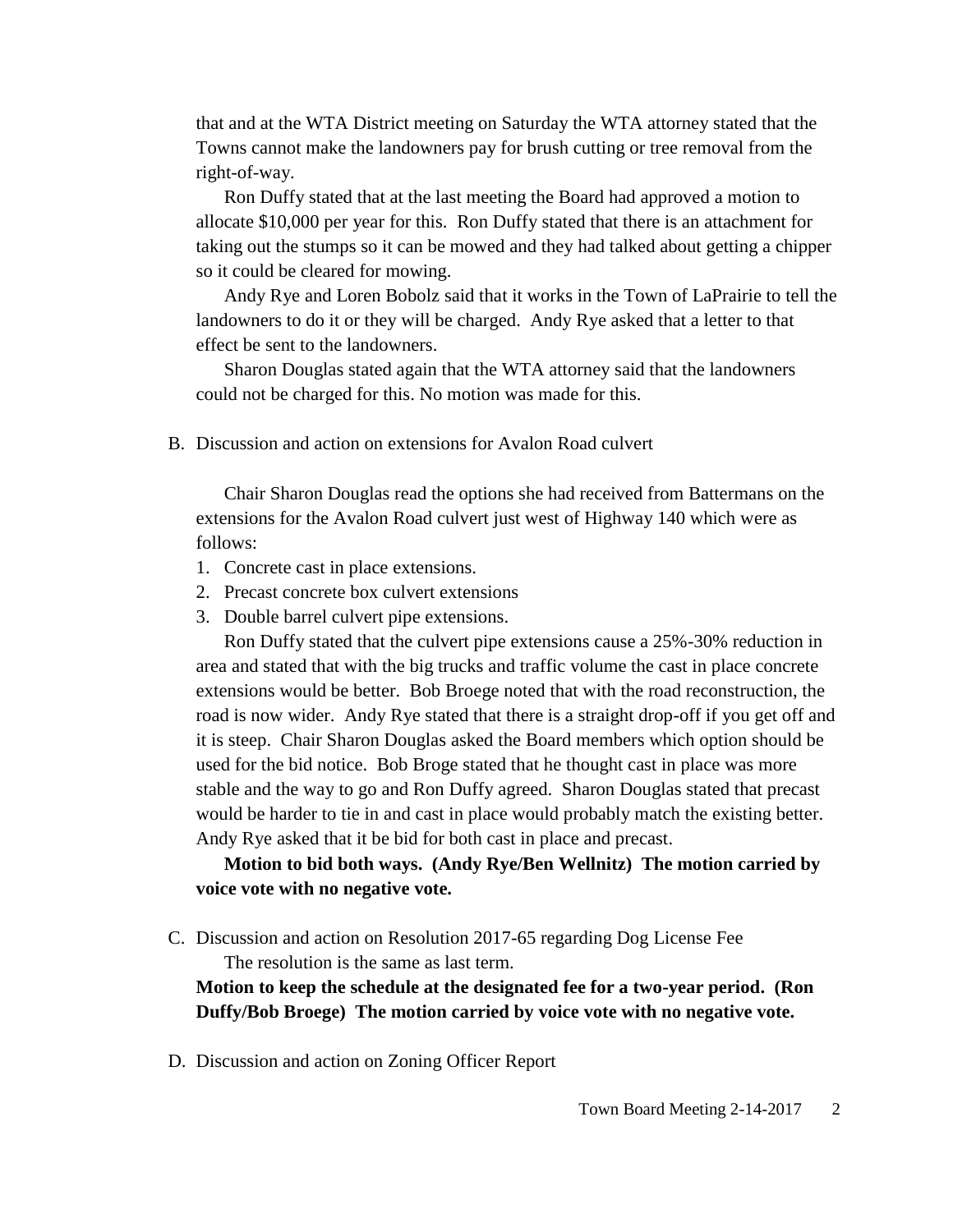Building Inspector/Zoning Officer Dan Burrows issued a Zoning Permit and Electrical Permit to owner John Huber/applicant Gary Damman for a pole building on parcel no. 6-3-224 at 9268 E. Creek Road on 1/25/2017. He issued and Electrical Permit to Larry Lader for a 100amp OH service on parcel no. 6-3-291.2 at 8813 E. Avalon Road, Avalon. He issued an Occupancy Permit to Robert and Brenda Risseeuw for a new residence at 3635 S. Emerald Grove Road for permit no. 10-16- 7BEPA.

E. Discussion and action on report by Fire District Representative

Fire District Representative Mick Mullooly reported that they had started construction of the sleeping quarters for EMS. He added that they have not done the audit yet.

Chair Sharon Douglas reported that at the WTA District meeting discussion on Fire and EMS there is a committee in the state looking at a possible tax credit as an incentive to obtain more volunteers for fire and EMS. She added that the WTA opposes legislation being discussed that would create another level of government by having the Fire Districts form their own commission with board members, clerk and treasurer and be able to levy their own tax levy separate from the municipalities' levies. Senator Nass can be contacted on this.

F. Discussion and action on Supervisors' evaluation of their sections of roads

Andy Rye reported that some ditching is needed by Bob Risseeuw's on Emerald Grove Road. Chair Sharon Douglas will check on ditching for this area.

Sharon Douglas reported that on the east side of Emerald Grove Road north of Fred Bobolz's the shouldering is gone. She added that she had checked Wyman Drive on the request of a resident and there is some alligator cracking and areas of normal wear but no upheaval. She added that she will be meeting with the resident to view the areas of concern. Ron Duffy stated that there is a waterway in that area of the curve.

Sharon Douglas and Sara Douglas cut brush on the east side of Emerald Grove Road near Dan Huisheere's. Wayne and Sharon Douglas and Sandra Clarke did brush cutting on the north side of Minkey Road both east and west of the large culvert.

There were TVs on O'Riley Road by the bridge and tires were dumped on the DNR land and on the south end of Odling Road.

Sharon Douglas reported that they had someone shear off and throw the barricades for the Emerald Grove Road Railroad Bridge over the bridge and onto the train tracks and a train hit them.

Jill Bier reported that they need a new black and white marker for Trescher Road at Highway 14.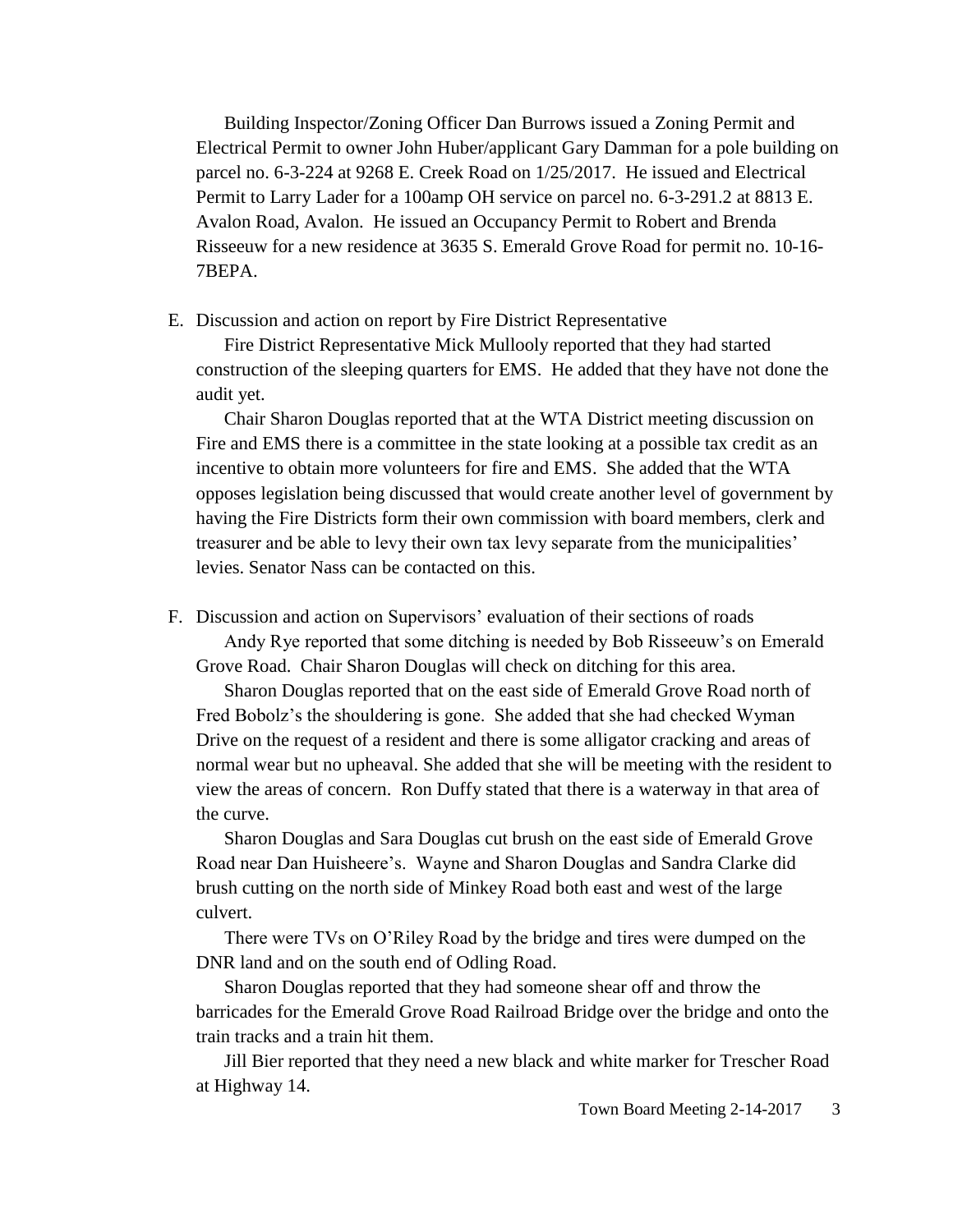Ron Duffy reported that just west of Jackson's driveway on Waite Road the water collects and there is not adequate ditching and the culvert east of them is pretty much blocked.

G. Discussion and action on roadwork, including but not limited to tree trimming, culvert repair and replacement, ditching, shouldering, maintenance including replacement of signs and posts, paver repair, pot hole filling, snowplowing, Creek Road, Emerald Grove and Carvers Rock Road Bridge replacements, 5-year Capital Improvement Plan, B-C Townline Culvert engineering and replacement and S. Emerald Grove Road Culvert replacement

Chair Sharon Douglas reported that she had received a call on January 31st from Dave Pantzlaff who is the structural manger from Ayers Associates, who informed her that the bids for the Carvers Rock Road Bridge over Turtle Creek were going out and should be back on February  $14<sup>th</sup>$ . She added that he had called her back today and informed her that the lowest bid came back at \$789,000.00 from a firm in Fox Valley. The original cost was estimated at \$806,000.00. He stated that he would keep them posted as to a start date.

Dave Pantzlaff also stated that the State was going to put a cap on bridge and new road construction starting March 1<sup>st</sup>. He stated that it was a good thing we got the necessary paper work for the replacement of the two wooden railroad bridges in prior to this cap. Chair Sharon Douglas read the article in the WTA newsletter on the transportation fund deficit and noted that the Board was lucky to get the railroad bridge projects funded.

The Creek Road and Emerald Grove Road Railroad Bridges are moving forward. The Bill of Sale for the bridges was sent to the DOT and then it will go to the railroad, the Bridge Replacement Agreement was sent to the railroad. The CMA's for both bridges are completed and signed. The paperwork for the design consultants would not be signed until we have all the necessary agreements in place.

Chair Sharon Douglas reported that she had called Wolf Paving and they do make QPR all year long and the cost per ton is the same as last year. The Board agreed to get ½ load. Sharon Douglas asked Jill Bier if Bob could pick up ½ load for use now.

Town Board Meeting 2-14-2017 4 Chair Sharon Douglas reported that Sandra Clarke had received a call from a resident concerned about some fallen trees in the park that were lying on the Frontier phone lines. The resident had tried to talk with the phone company and the park and had gotten nowhere. The resident's husband is ill and she needed to make sure the phone line was accessible. Sandra Clarke contacted that WTA attorney who gave her a number for the Public Service Commission and who directed her to the Consumer Affairs Department and after several hours Sharon Douglas and Sandra Clarke were able to speak with Dave Teddy, manager of Frontier's Southern District. He later met them at Creek Road. Through measurement it was determined that the trees that had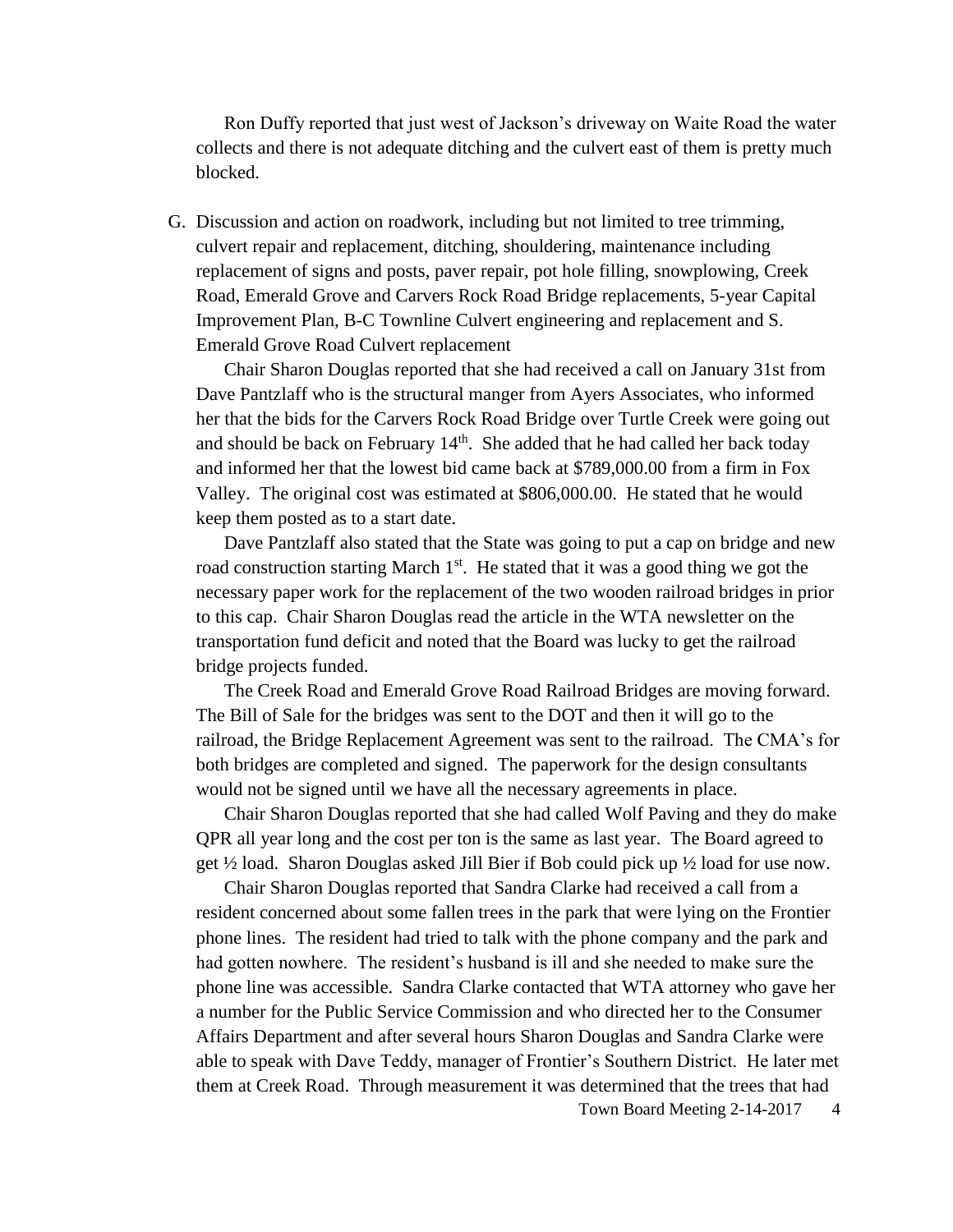fallen were the parks responsibility to remove. Dave Teddy called the Park's service and gave them the option of removing the trees that had fallen or he would hire someone to do it and they would be billed. They have since cut down the big limbs that were lying on the lines.

The Board discussed the paver repair project for Creek Road east of Emerald Grove Road, the Emerald Grove Road culvert replacement project just north of Creek Road. Ron Duffy has prepared drawings and specifications for the projects to be given to contractors requesting to bid. The clerk will prepare and publish bid notices for the projects. The board agreed to replace the Emerald Grover Road culvert early in the year and then let it compact and asphalt over in the fall.

**Motion to bid out the paver repair on Creek Road according to the plan last fall. (Ron Duffy/Bob Broege) The motion carried by voice vote with no negative vote.**

**Motion to bid out the culvert replacement for Emerald Grove Road. (Ron Duffy/Ben Wellnitz) The motion carried by voice vote with no negative vote.**

- H. Discussion and action on Town Hall Repair Committee Report Nothing to report.
- I. Discussion and action on approval of Driveway Permit Applications

Chair Sharon Douglas reported that she had received an application from Robert and Alicia Maly for a driveway on Waite Road. She added that she went out on Sunday to view the site and called Alicia to inform her that this looked good and that they would need to put a culvert in.

**Motion to approve the Driveway Permit with an 18 foot culvert. (Ben Wellnitz/Bob Broege) The motion carried by voice vote with no negative vote.**

- J. Discussion and action on approval of Utility Permit Application No applications were received.
- K. Discussion and action on 2017 Town Insurance renewal The quotes for insurance were reviewed.

**Motion to leave the insurance the same and renew at \$3,731.00. (Andy Rye/Bob Broege) Roll Call Vote: Bob Broege, "Yes." Andy Rye, "Yes." Ron Duffy, "Yes." Ben Wellnitz, "Yes." Sharon Douglas, "Yes." The motion carried unanimously.**